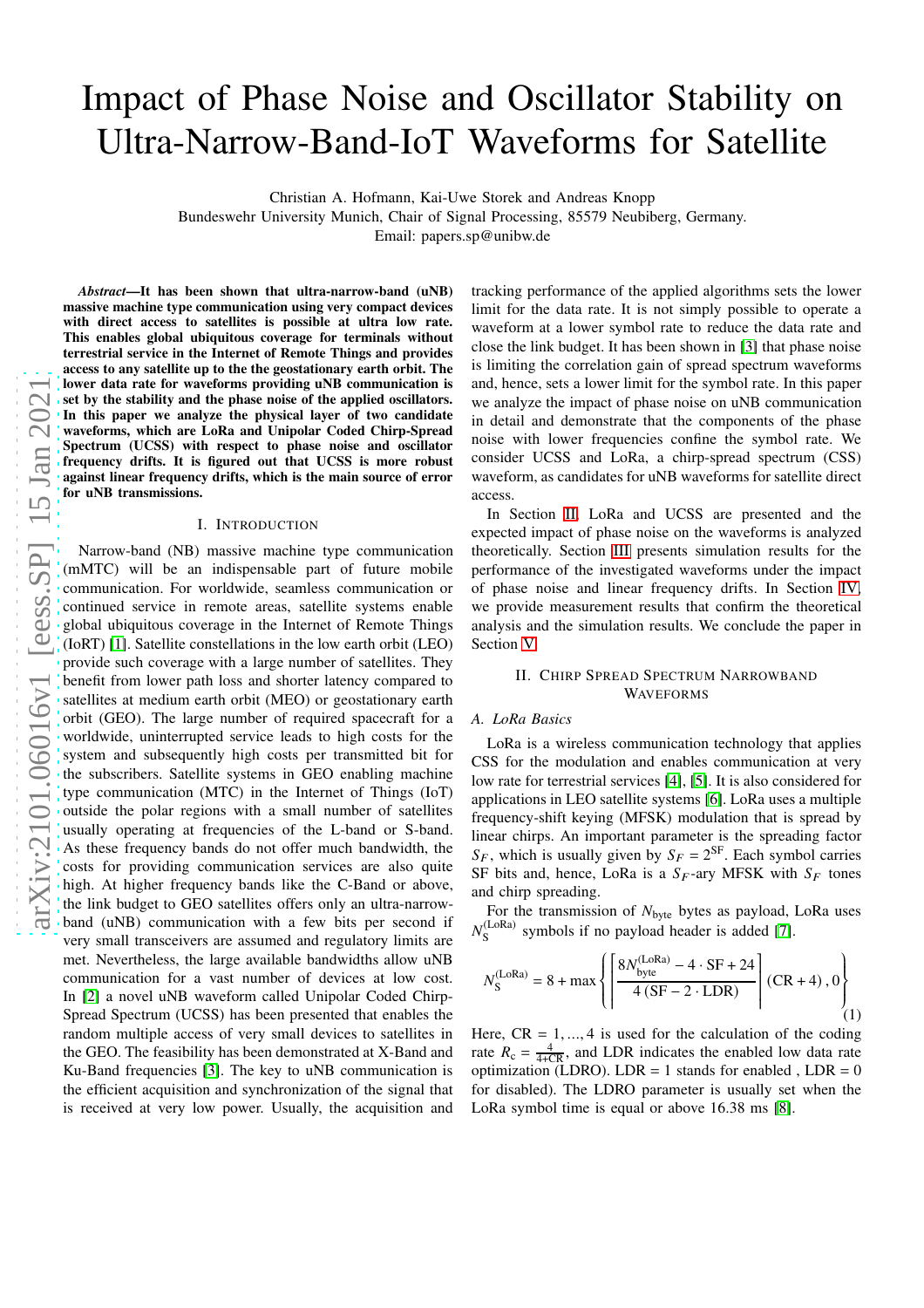LoRa CSS packet structure



UCSS packet structure



<span id="page-1-0"></span>Fig. 1. LoRa and UCSS frame structure

The time  $T<sub>S</sub>$  for the transmission of one chirp, i.e. one symbol, is given by  $T_S = \frac{S_F}{R_s}$ , where  $R_s = 1/T_s$  stands for the sample rate.

Thus, all symbols of one frame are transmitted within the time  $T_{\rm PL}^{\rm (LoRa)} = T_{\rm S} \cdot N_{\rm S}^{\rm (LoRa)}$ (LORA)<br>S

LoRa typically uses  $N_{\text{Pre}} = 12.25$  symbols for the preamble, which then covers a time  $T_{\text{pre}}^{(\text{LoRa})} = T_{\text{S}} \cdot N_{\text{pre}}^{(\text{LoRa})}$ . The structure of a transmitted LoRa frame is depicted in Fig. [1.](#page-1-0) Finally, the data rate in bit/s is given by

$$
R_{\text{bit}}^{(\text{Loka})} = \frac{8 \cdot N_{\text{byte}}}{T_{\text{pre}}^{(\text{Loka})} + T_{\text{PL}}^{(\text{Loka})}}
$$
(2)

and the transmission overhead  $O^{(LoRa)}$  is

$$
O^{(\text{LoRa})} = 1 - \frac{T_{\text{PL}}^{(\text{LoRa})}}{T_{\text{fr}}^{(\text{LoRa})}}.
$$
 (3)

Table [I](#page-3-0) lists the calculated parameters for different settings of  $R_s$  and SF, which are also used in this paper for simulations and measurements.

### *B. Impact of Phase Noise on LoRa*

It has been shown that the requirements on the phase noise performance of oscillators are quite relaxed when frequencyshift keying (FSK) modulation is used [\[9\]](#page-5-9). As also shown by simulation in subsection [III-A,](#page-2-1) the faster phase noise components (i.e. the white frequency-, flicker phase-, and white phase noise component) are not harmful to LoRa modulation. On the the other hand, random frequency walk and flicker frequency noise are affecting its performance. For LoRa, the frequency drift of the local oscillator (LO) is one of the most relevant parameters limiting the maximum packet length [\[10\]](#page-5-10). This becomes obvious if the carrier frequency offset (CFO) between transmitter  $(Tx)$  and receiver  $(Rx)$  is considered. If we assume that the CFO is estimated and compensated perfectly only at the beginning of a packet, then a symbol error occurs whenever a tone out of the MFSK alphabet is shifted towards the neighboring tone beyond the decision boundary. With LoRa, the distance in frequency between any two tones is given by [\[8\]](#page-5-8)

$$
\Delta f_{\rm S} = \frac{R_{\rm s}}{S_F}.\tag{4}
$$

This means that a symbol error occurs if the CFO is larger than  $0.5 \cdot \Delta f_S$ . This leads to the limit for the maximum frequency offset  $\Delta f_{\text{max}}^{(\text{LoRa})}$  that may occur during the timespan of one frame

$$
\Delta f_{\text{max}}^{(\text{LoRa})} = \frac{R_{\text{s}}}{3 \cdot 2^{\text{SF}}},\tag{5}
$$

provided in the LoRa documentation [\[8\]](#page-5-8).

For higher values of SF and lower values of  $R_s$ , the neighboring symbols have a quite small distance  $\Delta f_S$ , and the modulation is very sensitive to drifting CFO. Therefore, the LDRO parameter is set (LDR = 1) if  $T_s \ge 16.38$  ms. In that case, the number of bits per symbol is reduced by two and the maximal frequency shift during a single packet transmission provided in [\[8\]](#page-5-8) is relaxed to  $\Delta f_{\text{max}}^{(\text{LORA}, \text{LDR})}$  given by

$$
\Delta f_{\text{max}}^{(\text{Loka}, \text{LDR})} = 16 \cdot \Delta f_{\text{max}}^{(\text{Loka})}.
$$
 (6)

This value given by the data sheet is larger than the frequency difference between neighboring tones with  $LDR = 1$ given by

$$
\Delta f_{\rm S} = \frac{R_{\rm s}}{2^{\rm SF-2}}.\tag{7}
$$

This means that practical LoRa receivers somehow track the CFO to improve the resistance against frequency drift. If we assume a linear drift of the CFO with rate  $D$ , then the maximum drift rate  $\mathcal{D}_{\text{max}}$  defining the upper limit for the successful transmission of a frame is calculated from the length of the payload  $T_{PL}$  by<sup>[1](#page-1-1)</sup>

$$
\mathcal{D}_{\text{max}} = \frac{\Delta f_{\text{max}}}{T_{\text{PL}}}.
$$
\n(8)

For LoRa devices an analysis on CFO drift of practical devices is published in [\[10\]](#page-5-10), where an almost linear frequency drift over time is observed, while the circuit is heated by the radio frequency (RF) components in burst transmission. Drift rates  $\hat{\mathcal{D}} = \frac{\delta f(t)}{\delta t}$  between 20 Hz/s and 80 Hz/s are reported for a Semtech reference design PCB at 915 MHz, at 25◦C in a +15 dBm transmit operation. The drift is reduced to values between 10 Hz/s and 30 Hz/s by thermal isolation of the oscillator and to  $\langle 20 \frac{\text{Hz}}{\text{s}} \rangle$  if a temperature compensated crystal oscillator (TCXO) is used.

In [\[11\]](#page-5-11) LoRa has been analyzed with respect to dynamic Doppler shifts and limits for maximum frequency drifts are determined by measurements. The authors delivered, the maximum allowable frequency drift of 4.94 ppm/s and 0.33 ppm/s at 434 MHz with symbol rates of 250 kHz and 125 kHz for SF 11 and 12, respectively. These values are higher than than the specified values in [\[8\]](#page-5-8) and couldn't be confirmed by our measurements.

From Table [I](#page-3-0) it is derived that the drift rates provided in [\[10\]](#page-5-10) are too high to guarantee a successful transmission with all settings for  $R_s$  and SF.

A countermeasure for a transmission at the given drift rates  $D$  at lower symbol rate is to shorten the frame length. By this,  $T_{PL}$  becomes shorter and  $\mathcal{D}_{max}$  is increased. Unfortunately,

<span id="page-1-1"></span><sup>1</sup>Here, we assume that the CFO is compensated perfectly at the end of the preamble.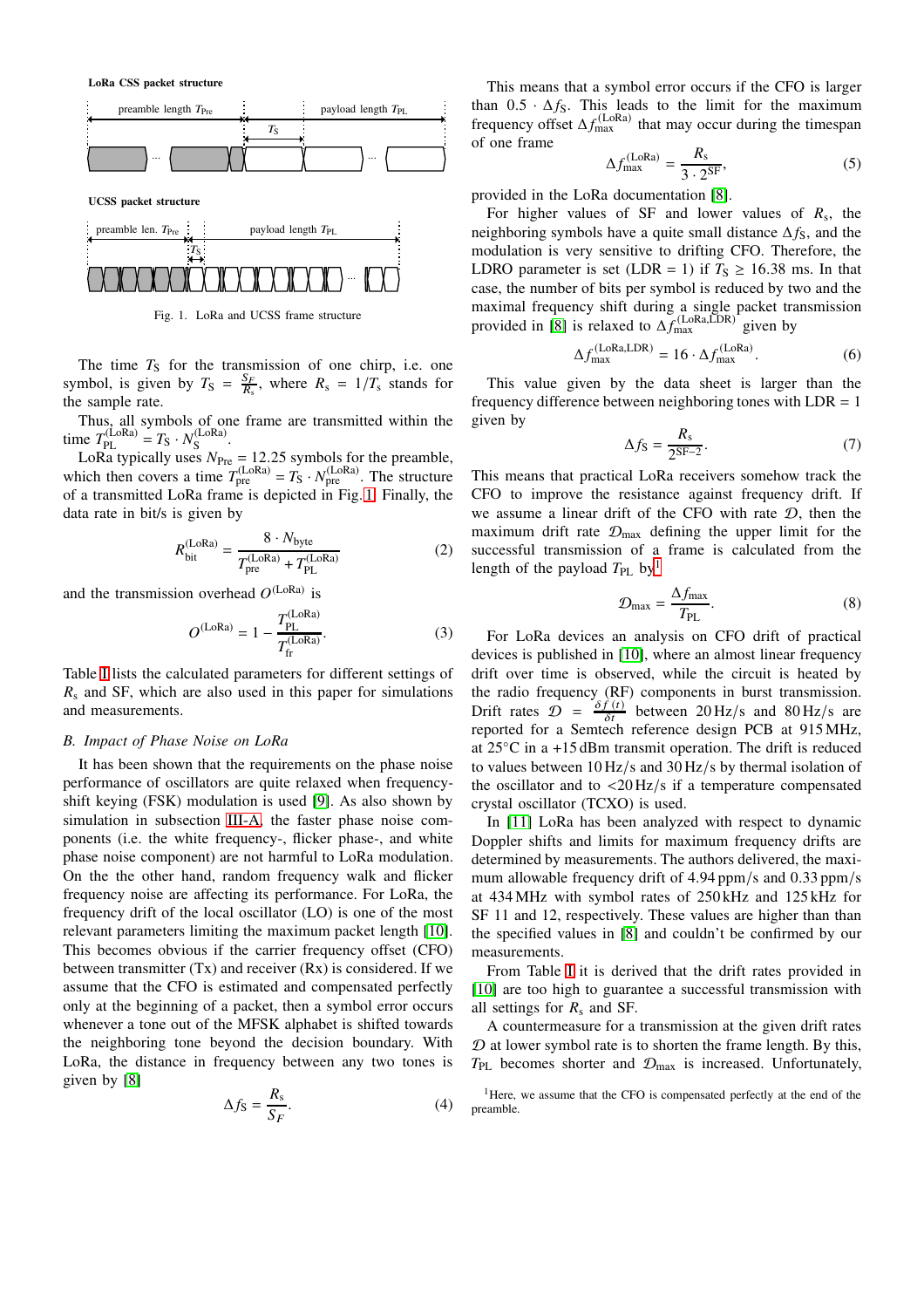the LoRa transmission is very inefficient at very short frame lengths, because the fixed preamble length of the standard produces a significant amount of overhead. Therefore, we consider UCSS in the following, which has been developed with respect to efficient transmission with short frames.

# *C. UCSS Basics*

UCSS promises efficient communication with reduced overhead at very low rates [\[12\]](#page-5-12). The main idea is to introduce short pause times between the chirps to separate and identify users transmitting simultaneously, while the phase of the chirps is modulated to carry information. With UCSS it is possible to transmit at ultra-low rate and provide access to satellites in GEO for very small devices at higher frequencies, where sufficient spectrum is available for mMTC.

For UCSS, only a short header with pilot symbols for CFO estimation is required as depicted in Fig. [1.](#page-1-0) Further overhead is caused by the pause times between the symbols, which become longer, the more symbols are transmitted within one packet. Hence UCSS is suitable for efficient transmission of short blocks at ultra-low signal to noise power ratios (SNRs).

We provide settings for the spreading factor  $S_F$  and the symbol rate  $R_s$  of UCSS that require similar sensitivity like the settings for LoRa. Equal setting numerals in Table [I](#page-3-0) for both waveforms indicate similar required SNR for successful transmission. Here, the waveforms are compared by their frame-error rate (FER) over the SNR measured by simulations in additive white Gaussian noise (AWGN) without further errors or synchronization. The values for the required SNR in Table [I](#page-3-0) are found in [\[8\]](#page-5-8).

Fairness is ensured as the waveforms are compared when operating in the same bandwidth with the same transmit power. Although UCSS is a waveform enabling random multiple access, we consider only one active user here, for the sake of a fair comparison.

The number of symbols  $N_S$  within a UCSS frame is calculated by

$$
N_{\rm S}^{\rm (UCSS)} = \frac{N_{\rm byte} \cdot 8 + N_{\rm CRC}}{R_{\rm c}}\tag{9}
$$

where  $N_{\text{CRC}} = 3$  is the number of bits used for a cyclic redundancy check (CRC). Here, we use a header with  $N_{\text{Pre}} = 6$ symbols for CFO estimation. The length  $T_{\text{Pause}}$  of the pause times between the symbols depends on the used unipolar code [\[12\]](#page-5-12) and is given by

$$
T_{\text{Pause}} = \left[ N_{\text{S}}^{\text{(UCSS)}} / 2 \right]^2 / R_{\text{s}}.
$$
 (10)

Thus, the duration of the entire frame is given by

$$
T_{\text{fr}}^{(\text{UCSS})} = T_{\text{pre}}^{(\text{UCSS})} + T_{\text{PL}}^{(\text{UCSS})} + T_{\text{Pause}},\tag{11}
$$

and the transmission overhead  $O<sup>(UCSS)</sup>$  is

$$
O^{(UCSS)} = 1 - \frac{T_{PL}^{(UCSS)}}{T_{\text{fr}}^{(UCSS)}}.
$$
 (12)



<span id="page-2-2"></span>Fig. 2. Phase noise power spectral density (PSD) profiles used for simulation of phase noise

#### *D. Impact of Phase Noise on UCSS*

As UCSS is a differentially modulated waveform, a symbol error due to a CFO is very unlikely. In fact, a false decision for a symbol occurs if the CFO shifts the phase during the time between two differential binary phase-shift keying (DBPSK) symbols by more than  $\pi/4$ . The resulting values  $\Delta f_{\rm max}^{\rm (UCSS)}$  for the CFO causing a symbol error are quite high. Instead, the maximum CFO is limited for UCSS by the timeshift of the chirp symbols. As any frequency shift of a chirp is linked to a shift of the chirp in time domain, the chirp is shifted by the CFO in time and no longer detected if the CFO is too high. Thus, the maximum CFO is not given by  $\Delta f_{\rm max}^{\rm (UCSS)}$  but is instead approximately calculated by

$$
\Delta f_{\text{max}}^{\text{(UCSS)}} \approx \frac{1}{2} \cdot \frac{R_s}{S_F}.\tag{13}
$$

<span id="page-2-0"></span>This is further analyzed by simulation in Section [III-B.](#page-3-1)

#### III. SIMULATION RESULTS

# <span id="page-2-1"></span>*A. Phase Noise*

In this subsection we analyze the impact of phase noise on the performance of LoRa and UCSS. First, we demonstrate that both CSS waveforms perform well under the influence of fast phase noise (white frequency-, flicker phase-, and white phase noise), while slow phase noise (random frequency walk and flicker frequency) is harmful to UCSS and LoRa. Therefore, we use different phase noise power spectral density (PSD) profiles as depicted in Fig. [2.](#page-2-2) Starting at the realistic profile 1, we increase only the slow phase noise from profile 1 to profile 4. From profile 5 to profile 7, the fast phase noise is increased incrementally.

The simulation is performed in MATLAB using the phase noise system object, which applies a filtered, white noise signal for the phase error. The filter coefficients are calculated from the profiles of Fig. [2](#page-2-2) according to [\[13\]](#page-5-13).

For the simulation of LoRa we applied the code from [\[5\]](#page-5-5) and further implemented the LDRO. The simulations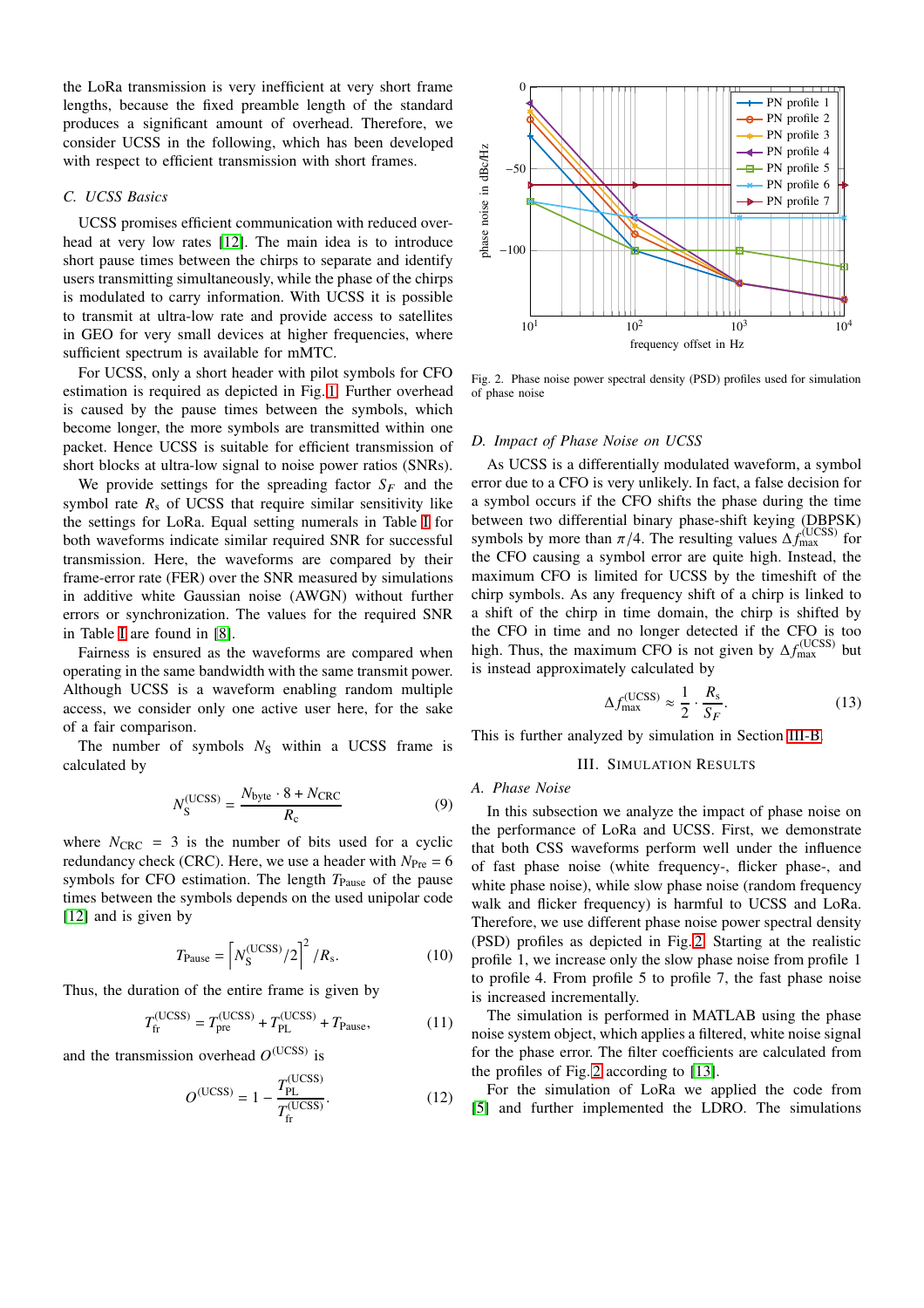#### TABLE I

<span id="page-3-0"></span>SETTINGS AND PARAMETERS FOR LORA AND UCSS. EQUAL SETTING NUMERALS FOR BOTH WAVEFORMS INDICATE SIMILAR REQUIRED SNR FOR SUCCESSFUL TRANSMISSION

| Parameter            | <b>Symbol</b>              | Unit  | LoRa     |         |         |         |         |                | Parameter          | <b>Symbol</b>              | Unit  | <b>UCSS</b> |         |         |         |         |         |
|----------------------|----------------------------|-------|----------|---------|---------|---------|---------|----------------|--------------------|----------------------------|-------|-------------|---------|---------|---------|---------|---------|
| <b>Setting Nr.</b>   |                            |       | $LS-1$   | $LS-2$  | $LS-3$  | $LS-4$  | $LS-5$  | $LS-6$         | <b>Setting Nr.</b> |                            |       | $US-1$      | $US-2$  | $US-3$  | $US-4$  | $US-5$  | $US-6$  |
| Sample Rate          | $R_{\rm s}$                | kHz   | 62       | 20      | 20      | 20      | 20      | 20             | Sample Rate        | $R_{\rm s}$                | kHz   | 62          | 20      | 20      | 20      | 20      | 20      |
| Spreading            | <b>SF</b>                  |       | 9        | 9       | 10      | 11      | 12      | 12             | Spreading          | $S_F$                      |       | 67          | 67      | 117     | 211     | 373     | 373     |
| Code Rate            | CR                         |       | 0,5      | 0.5     | 0,5     | 0,5     | 0,5     | 1,0            | Code Rate          | $R_{c}$                    |       | 0,5         | 0,5     | 0,5     | 0.5     | 0,5     | 0,5     |
| LDR on               | LDR                        |       | $\Omega$ |         |         |         |         |                | <b>PauseTimes</b>  |                            | ms    | 72          | 224     | 224     | 224     | 224     | 61      |
| User Bytes           | $N_{\rm byte}$             | bytes | 16       | 8       | 8       | 8       | 8       | $\overline{4}$ | <b>User Bytes</b>  | $N_{\text{byte}}$          | bytes | 8           | 8       | 8       | 8       | 8       | 4       |
| Symbols              | $N_{\rm S}$                |       | 40       | 24      | 24      | 24      | 16      | 12             | Symbols            | $N_{\rm S}$                |       | 134         | 134     | 134     | 134     | 134     | 70      |
| Svm. Duration        | $T_{\rm S}$                | ms    | 8,3      | 25,6    | 51,2    | 102,4   | 204,8   | 204,8          | Svm. Duration      | $T_{\rm S}$                | ms    | 1,1         | 3,4     | 5,9     | 10,6    | 18,7    | 18,7    |
| Payl. Duration       | $T_{\rm PL}$               | ms    | 330      | 614     | 1229    | 2458    | 3277    | 2458           | Payl. Duration     | $T_{\rm PL}$               | ms    | 145         | 449     | 784     | 1414    | 2499    | 1306    |
| Preamble Sym.        | $N_{\mathrm{Pre}}$         |       | 12,25    | 12,25   | 12,25   | 12,25   | 12,25   | 12,25          | Preamble Sym.      | $N_{\text{Pre}}$           |       | 6           | 6       | 6       | 6       | 6       | 6       |
| Prea. Duration       | $T_{\rm Pre}$              | ms    | 101      | 314     | 627     | 1254    | 2509    | 2509           | Prea. Duration     | $T_{\rm Pre}$              | ms    | 6           | 20      | 35      | 63      | 112     | 112     |
| Packet Dur.          | $T_{\rm Fr}$               | ms    | 431      | 928     | 1856    | 3712    | 5786    | 4966           | Packet Dur.        | $T_{\rm Fr}$               | ms    | 224         | 693     | 1043    | 1701    | 2835    | 1479    |
| Required SNR         | $\Gamma_{\text{min}}$      | dB    | $-12,5$  | $-12.5$ | $-15,0$ | $-17,5$ | $-20,0$ | $-20,0$        | Required SNR       | $\Gamma_{\text{min}}$      | dB    | $-12,6$     | $-12,6$ | $-15,0$ | $-17,5$ | $-20,0$ | $-20.0$ |
| Data Rate            | $R_{\rm hit}$              | bit/s | 296,7    | 69,0    | 34,5    | 17,2    | 11,1    | 6,4            | Data Rate          | $R_{\rm hit}$              | bit/s | 286,1       | 92,3    | 61,3    | 37,6    | 22,6    | 21,6    |
| Overhead             | $O^{(LoRa)}$               |       | 23%      | 34%     | 34%     | 34%     | 43%     | 51%            | Overhead           | $O^{(UCSS)}$               |       | 35%         | 35%     | 25%     | $17\%$  | 11,9%   | 11,7%   |
| Max. CFO Datasheet   | $\Delta f_{\rm max}$       | Hz    | 40,4     | 208,3   | 104,2   | 52,1    | 26,0    | 26,0           | Max. CFO (13)      | $\Delta f_{\rm max}$       | Hz    | 463         | 149     | 85      | 47      | 27      | 27      |
| Max. Drift Datasheet | $\mathcal{D}_{\text{max}}$ | Hz/s  | 93,5     | 224,5   | 56,1    | 14,0    | 4,5     | 5,2            | Max. Drift         | $\mathcal{D}_{\text{max}}$ | Hz/s  | 3195        | 332     | 109     | 34      | 11      | 21      |



<span id="page-3-2"></span>

were performed in AWGN without introducing further errors (frequency, clock) and further synchronization algorithms at the receiver. The results for the FER over the SNR are shown in Fig. [3a](#page-3-2). The figure reveals that only profiles 2, 3 and 4 are negatively affecting the performance of LoRa, indicated by an increased FER.

We repeated the simulation using UCSS with the parameters provided in the caption of Fig. [3b](#page-3-2). The presented results there also indicate, that only the slow phase noise degrades the performance of UCSS. In comparison to LoRa, it can be observed that LoRa is slightly stronger affected by slow phase noise components.

We focus on slow phase noise in the remainder of this paper as this is the most harmful distortion for UCSS and LoRa. We

consider the linear frequency drift as a kind of worst case and, thus, we determine the maximum CFO drift rate for both waveforms.

#### <span id="page-3-1"></span>*B. Linear Frequency Drift*

In the following, we present simulation results for LoRa and UCSS under the influence of a linearly increasing CFO. Here, the  $N_{rx}$  receive signal samples  $r[n]$  with  $n = 0, ..., N_{rx} - 1$  are calculated from the transmit signal samples  $x[n]$  by

$$
r[n] = x[n] \cdot \phi \cdot \Phi[n] + \eta[n] \tag{14}
$$

where  $\phi$  is a random phase in [0, 2 $\pi$ [ and  $\eta$ [*n*] stands for complex Gaussian noise with variance  $\sigma_{\eta}^2$  so that the desired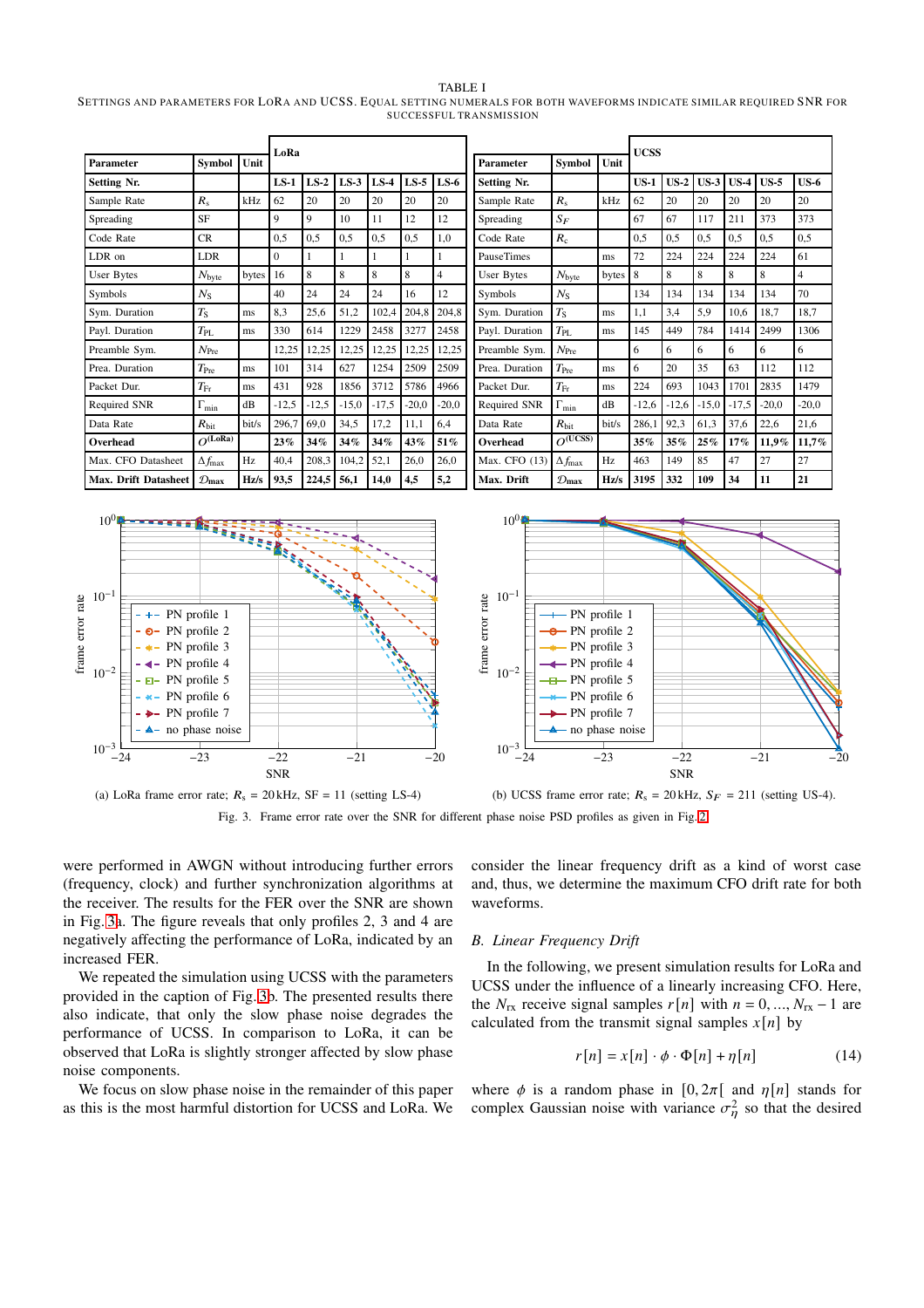

<span id="page-4-1"></span>Fig. 4. Number of symbol errors for LoRa and UCSS versus the the frequency drift rate. Marker symbols indicate the same requirement on the SNR.



<span id="page-4-2"></span>Fig. 5. Simulation results for the frame error rate (FER) of LoRa and UCSS versus the the frequency drift rate. Marker symbols indicate the same requirement on the SNR.

SNR  $\Gamma = \frac{\sigma_x^2}{\sigma_{\eta}^2}$  is achieved. The CFO drift  $\Phi[n]$  is

$$
\Phi[n] = \exp\left\{j\,2\pi \left(n\frac{\mathcal{D} \cdot T_{\rm PL}}{N_{\rm rx}}\right)n_{\rm s}\right\} \tag{15}
$$

to ensure that the CFO  $\Delta f$  after  $T_{\rm PL}$  is  $\Delta f = \mathcal{D} \cdot T_{\rm PL}$ .

The Monte Carlo simulations in AWGN are performed at an SNR ensuring a 3 dB margin from the required SNR provided in Table [I.](#page-3-0) When regarding Fig. [4,](#page-4-1) it is observed that the number of symbol errors is increasing over the increasing frequency drift rate  $D$ . In the figure, the blue dashed curves stand for LoRa and the red solid curves for UCSS. The same marker symbols indicate comparable settings for both modulations with the same requirement on the SNR. The figure reveals that UCSS is more robust against drifting CFO than LoRa for all settings analyzed here. This is also derived from Fig. [5](#page-4-2) where the FER is plotted over the frequency drift rate.



<span id="page-4-3"></span>Fig. 6. Measurement Setup

#### IV. MEASUREMENT RESULTS

<span id="page-4-0"></span>To verify the simulation results in practice, we performed measurements with LoRa hardware and a software defined radio (SDR) implementation of UCSS. We used two Semtech SX1261/SX1262 Development Kits as LoRa Tx and Rx. For UCSS, an SDR Ettus USRP B205 was used as Tx and a B210 as Rx. The devices were connected in a test setup according to Fig. [6,](#page-4-3) where the Tx was operated at center frequency  $f_{\text{Tx}}$  while the receiver was receiving at  $f_{\text{Rx}}$ . A frequency conversion with a time variant LO  $\Delta f_{tr}(t)$  introduced a linear frequency drift. Here,  $\Delta f_{tr}(t)$  was a triangle wave with

$$
\Delta f_{\rm tr}(t) = 2 \cdot \Delta f_{\rm max, tr} \left| \frac{t}{T_{\rm tr}} - \left| \frac{t}{T_{\rm tr}} + \frac{1}{2} \right| \right|, \tag{16}
$$

where  $T_{tr}$  is the period of the triangle wave given by

$$
T_{\text{tr}} = \frac{\Delta f_{\text{max,tr}}}{\mathcal{D}^{(\text{meas})}} \tag{17}
$$

to ensure a linear frequency drift with rate  $\mathcal{D}^{(\text{meas})}$ . The maximum CFO  $\Delta f_{\text{max,tr}}$  was chosen such that the receivers were still able to operate at  $\Delta f_{\text{max,tr}}$  without performance degradation. We used  $\Delta f_{\text{max,tr}} = \frac{1}{4} R_s$  in our tests. During the measurements we used  $f_{Tx} = 830 \text{ MHz}$  and  $f_{Rx} = 880 \text{ MHz}$ for both waveforms.

Fig. [7](#page-5-14) depicts the measured FER for LoRa and UCSS over the frequency drift rate  $\mathcal{D}^{(meas)}$ . The measurement results confirm the simulation very well. For LoRa it is observed that the robustness against CFO drift predicted by the datasheet is confirmed in practice for higher data rates. At the ultra low rate given by setting LS-5, the datasheet predicts a maximum rate of 4.5 Hz/s, while only 2 Hz/s were tolerable in the measurements. The setting with the lowest data rate for UCSS (US-5) was able to withstand a CFO drift of up to  $10 \frac{\text{Hz}}{\text{s}}$ in our measurements. This is approximately 5 Hz/s less than observed from the simulation results. Of course the frequency drift of the oscillators of Tx and Rx hardware during the measurements cannot be ignored and is added to the drift introduced by the LO. Although we kept the Tx and Rx in an environment with constant temperature and operated them in continuous mode to avoid heating of the LO in burst mode, the residual drift obviously affected the measured results. Nevertheless, the measurement results are very close to the simulation results and finally confirm our theoretical assumptions.

Both waveforms can be adopted to withstand CFO drifts with even higher rates than presented here if they occur in practice. This is achieved by shorter frames with less bytes